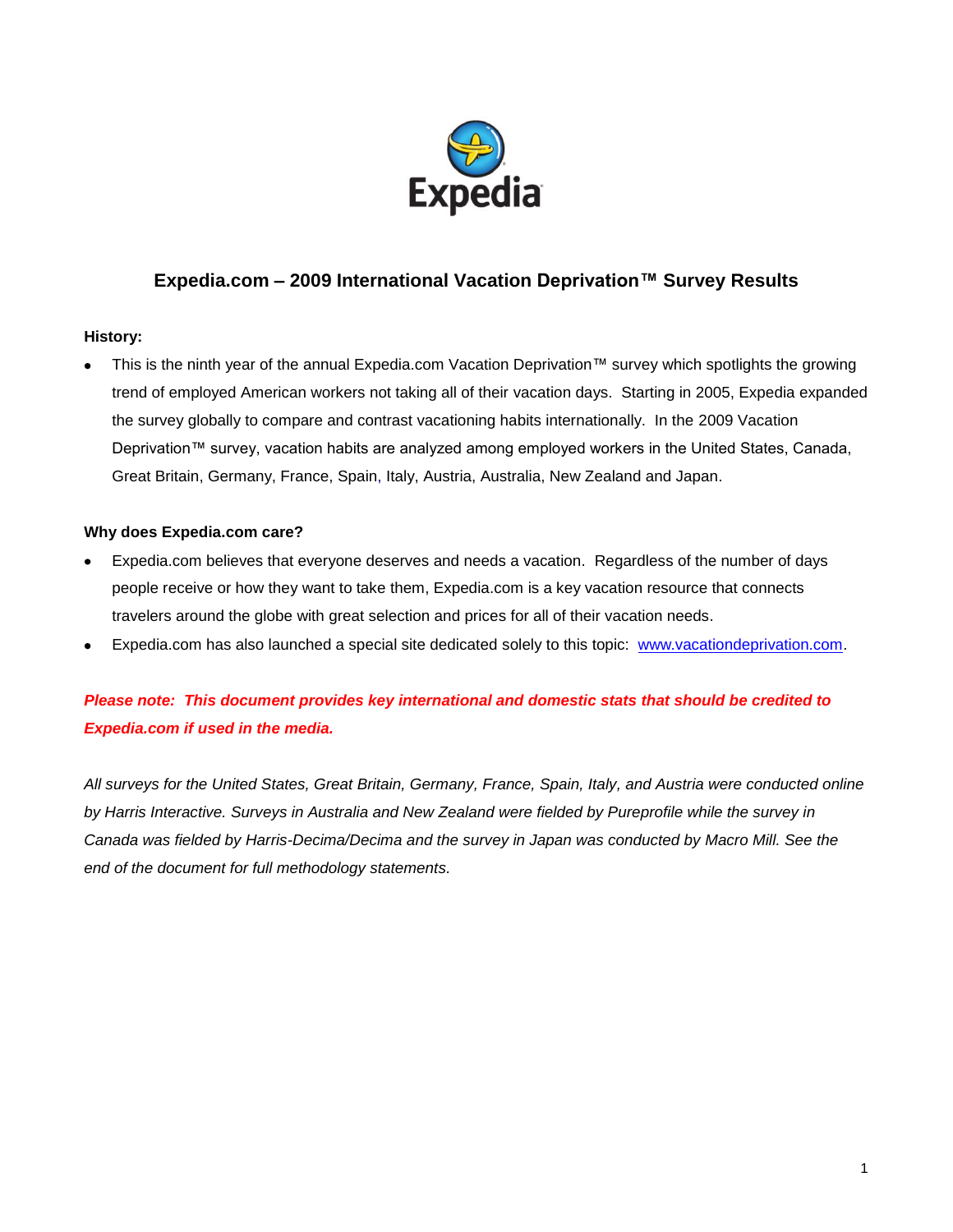# **United States**

**Many U.S. employed adults may not be making full use of their vacation days and may not be getting sufficient time away from work. A substantial minority may be sacrificing vacation time for work. And more than one in four employed adults have trouble coping with stress from work at some point in the vacation cycle.**

- About one-third of employed U.S. adults (34%) usually do not take all of the vacation days they receive each year – representing an increase from 31 percent reported in 2008. Possible barriers to full use of vacation days include:
	- $\bullet$ Getting money back for unused vacation days (11%);
	- The need to schedule vacation time in advance (10%); and,  $\bullet$
	- A spouse/partner who is unable to get away from his/her job (10%).  $\bullet$
- About two in five employed U.S. adults (37%) report regularly working more than 40 hours per week.
- As in 2008, a sizable minority 24 percent of employed adults check work email or voicemail while vacationing.
- About one in five employed adults also reported that they've cancelled or postponed vacation plans because of work (19%).
- Roughly one-third of employed U.S. adults (34%) reported feeling better about their job and feeling more  $\bullet$ productive upon returning from vacation.
- Employed U.S. adults most commonly anticipate using the majority of their vacation time for 2009 by taking a  $\bullet$ power week (39%) (taking at least one full week of vacation and using the remaining time here and there); a much smaller number (10%) plan to take a full 2 week vacation in 2009.
- More than one-fourth of employed U.S. adults (30%) often have trouble coping with stress from work at some point during the vacation cycle.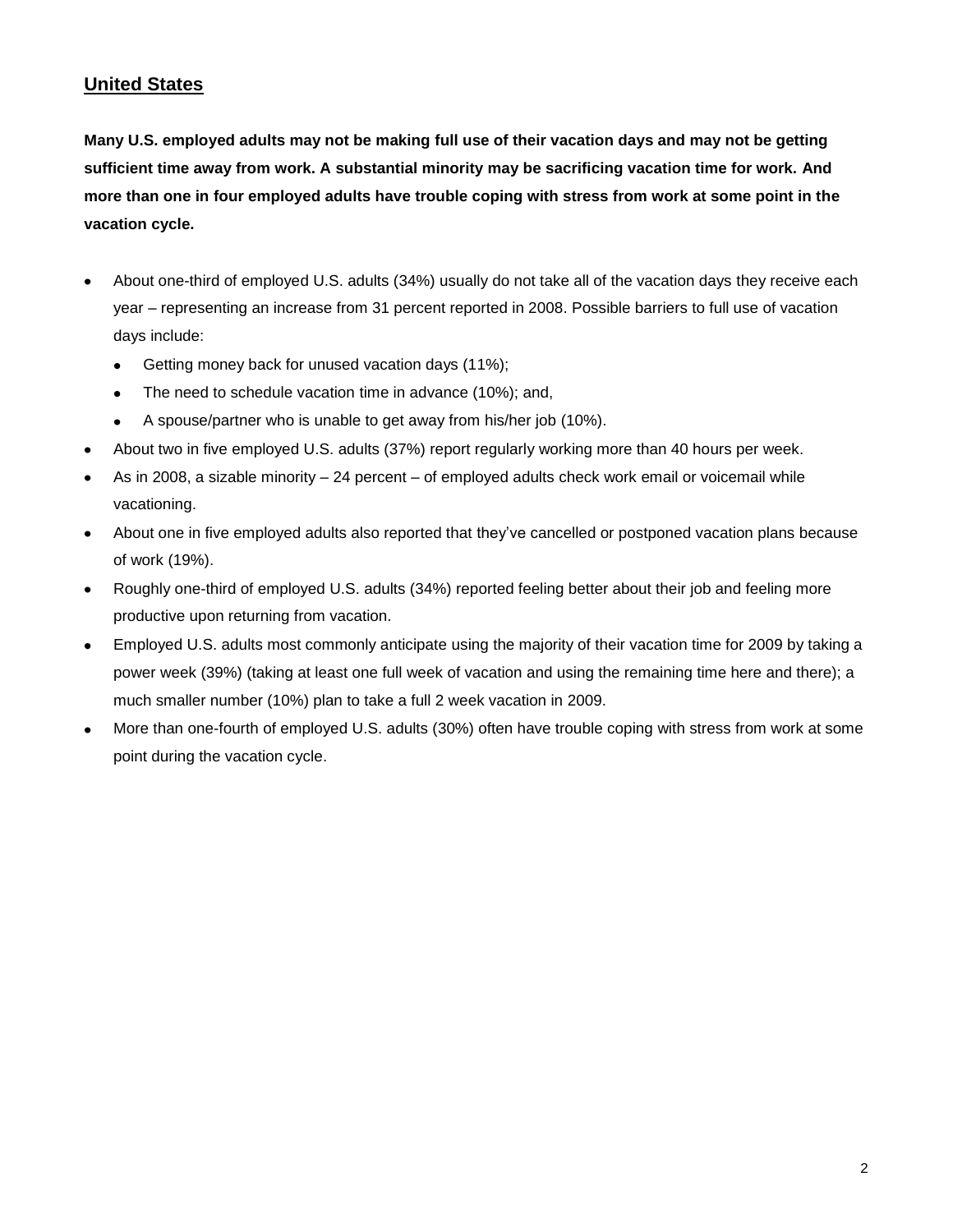## **Employed U.S. Men VS Employed U.S. Women**

**Summary:** Employed men are still more likely than their female counterparts to work more than 40 hours per week and men receive about two more vacation days per year than women. However, women are more likely than men to feel guilty about taking time off from work.

- Men are more likely than women to regularly work more than 40 hours per week (44% men vs. 29%  $\bullet$ women).
- Men and women, on average, receive 13-14 vacation days per year (14.3 men, 11.7 women).  $\bullet$
- Men are more likely than women to take a 2-week vacation (12% men vs. 8% women).
- However, women are more likely than men to feel guilty about taking time off from work (40% women vs. 29% men).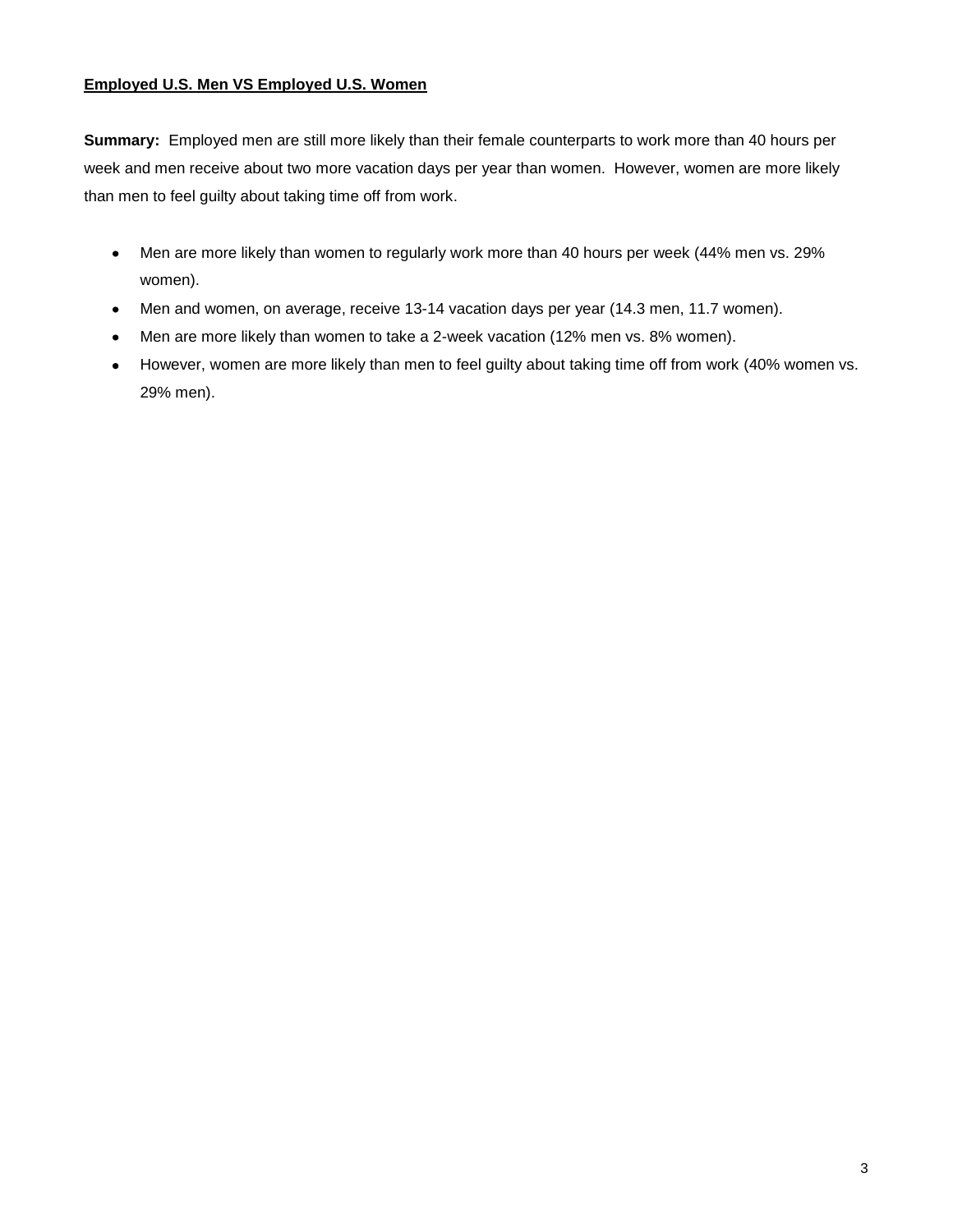# **International Stats**

## **Employed adults on average will earn the following number of vacation days in each country in 2009**

*(Note: based upon the mean of results including people who did not receive vacation days)*

- o Employed adults in the United States on average receive about 13 vacation days per year, compared to 14 vacation days per year in 2006, 2007, and 2008.
- o Employed adults in Canada on average receive about 19 vacation days per year, compared to 17 vacation days per year in 2008.
- o Employed adults in Great Britain on average receive about 26 vacation days per year, compared to 26 days in 2008, and 24 days in 2007 and 2006.
- $\circ$  Employed adults in France on average receive about 38 vacation days per year, compared to 37 days in 2008, 36 days in 2007, and 39 days in 2006.
- $\circ$  Employed adults in Germany on average receive about 27 vacation days per year, compared to 27 days in 2008, 26 days in 2007, and 27 days in 2006.
- $\circ$  Employed adults in Spain on average receive about 30 vacation days per year, compared to 31 days in 2008 and 30 days in 2007.
- $\circ$  Employed adults in Italy on average receive about 31 vacation days per year, compared to 33 days in 2008.
- o Employed adults in Austria on average receive about 27 vacation days per year, compared to 28 days in 2008.
- $\circ$  Employed adults in Australia on average receive about 19 vacation days per year, compared to 18 vacation days per year in 2008.
- o Employed adults in New Zealand on average receive about 21 vacation days per year.
- $\circ$  Employed adults in Japan on average receive about 15 vacation days per year, compared to 15 vacation days per year in 2008.
- **Each employed adult on average will not take or will "leave on the table" the following number of days per country** *(Note: based upon the mean of results including people who did not take vacation days)*
	- o Employed adults in the United States on average leave 3 vacation days per year on the table, compared to 3 days in 2008 and 2007, and 4 days in 2006.
	- o Employed adults in Canada on average leave 2 vacation days per year on the table, compared to 2 days in 2008.
	- o Employed adults in Great Britain on average leave 2 vacation days per year on the table, compared to 3 days in 2008 and 2007 and 1 day in 2006.
	- $\circ$  Employed adults in France on average leave 2 vacation days per year on the table, compared to 2 days in 2008, 3 days in 2007 and 2 days in 2006.
	- $\circ$  Employed adults in Germany on average leave 2 vacation day per year on the table, compared to 2 days in 2008 and 1 day in 2007 and 2006.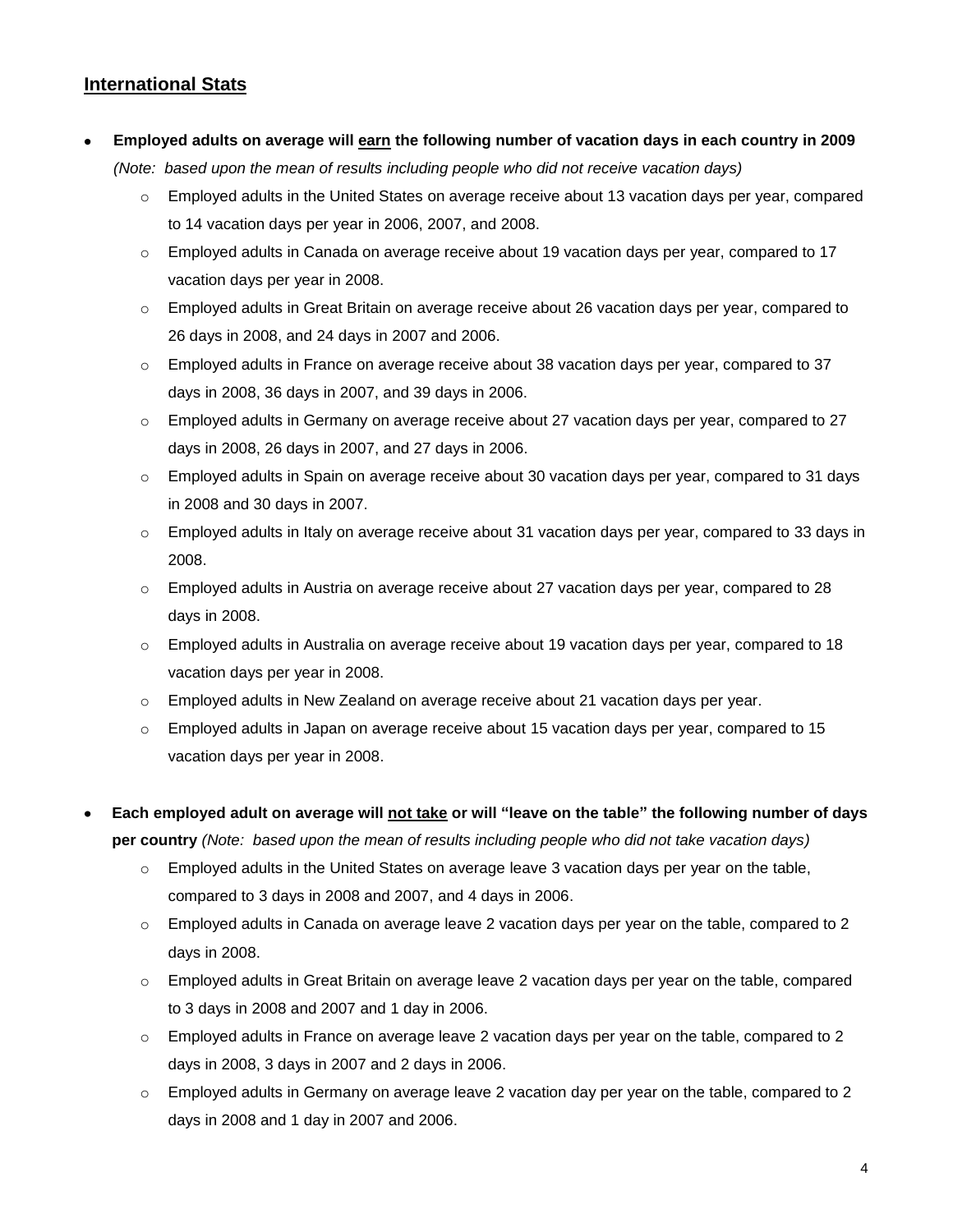- $\circ$  Employed adults in Spain on average leave 3 vacation days per year on the table, compared to 4 days in 2008 and 2 days in 2007.
- o Employed adults in Italy on average leave 6 vacation days per year on the table, compared to 6 days in 2008.
- o Employed adults in Austria on average leave 4 vacation days per year on the table, compared to 4 days in 2008.
- o Employed adults in Australia on average leave 3 vacation days per year on the table, compared to 3 days in 2008.
- o Employed adults in New Zealand on average leave 3 vacation days per year on the table.
- o Employed adults in Japan on average leave 7 vacation days per year on the table, compared to 7 days in 2008.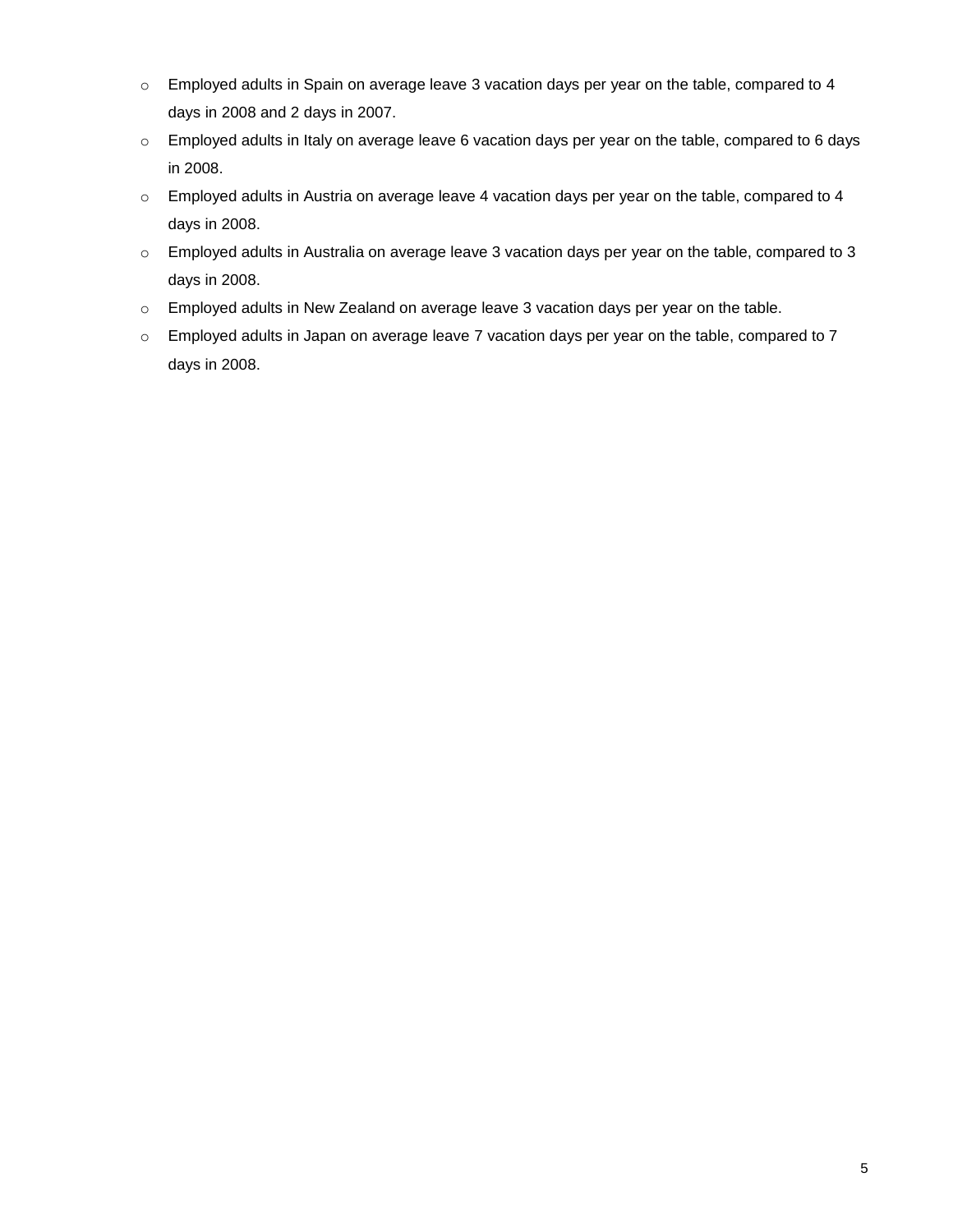## **Percentage of employed adults who usually don't take all of their vacation days in each country**

*(Note: based upon the mean results including people who did not receive vacation)*

- $\circ$  Percentage of employed adults in the United States that usually don't take all of their vacation: 34%
	- 31% in 2008; 35% in 2007; 33% in 2006
- $\circ$  Percentage of employed adults in Canada that usually don't take all of their vacation: 24%
	- **29% in 2008**
- o Percentage of employed adults in Great Britain that usually don't take all of their vacation: 21%
	- 23% in 2008; 24% in 2007; 19% in 2006
- o Percentage of employed adults in France that usually don't take all of their vacation: 22%
	- **20% in 2008; 19% in 2007; 20% in 2006;**
- $\circ$  Percentage of employed adults in Germany that usually don't take all of their vacation: 24%
	- 19% in 2008; 17% in 2007; 21% in 2006
- $\circ$  Percentage of employed adults in Spain that usually don't take all of their vacation: 23%
	- **24% in 2008**
- $\circ$  Percentage of employed adults in Italy that usually don't take all of their vacation: 44%
	- **47% in 2008**
- $\circ$  Percentage of employed adults in Austria that usually don't take all of their vacation: 43%
	- **41% in 2008**
- $\circ$  Percentage of employed adults in Australia that usually don't take all of their vacation: 44%
	- **38% in 2008**
- $\circ$  Percentage of employed adults in New Zealand that usually don't take all of their vacation: 45%
- $\circ$  Percentage of employed adults in Japan that usually don't take all of their vacation: 92%

| Global<br>Primary<br><b>Statistics</b><br>Based upon<br>the mean of all<br>employed<br>adults                 | <b>USA</b> | Canada | Great<br><b>Britain</b> | <b>France</b> | Germany | Spain | Austria | <b>Italy</b> | <b>Australia</b> | <b>New</b><br><b>Zealand</b> | Japan |
|---------------------------------------------------------------------------------------------------------------|------------|--------|-------------------------|---------------|---------|-------|---------|--------------|------------------|------------------------------|-------|
| Amount of<br><b>Vacation Days</b><br><b>Received</b>                                                          | 13         | 19     | 26                      | 38            | 27      | 30    | 27      | 31           | 19               | 21                           | 15    |
| Average<br>Amount of<br><b>Vacation Days</b><br>Each<br><b>Employed</b><br><b>Person Gives</b><br><b>Back</b> | 3          | 2      | 2                       | 2             | 2       | 3     | 4       | 6            | 3                | 3                            | 7     |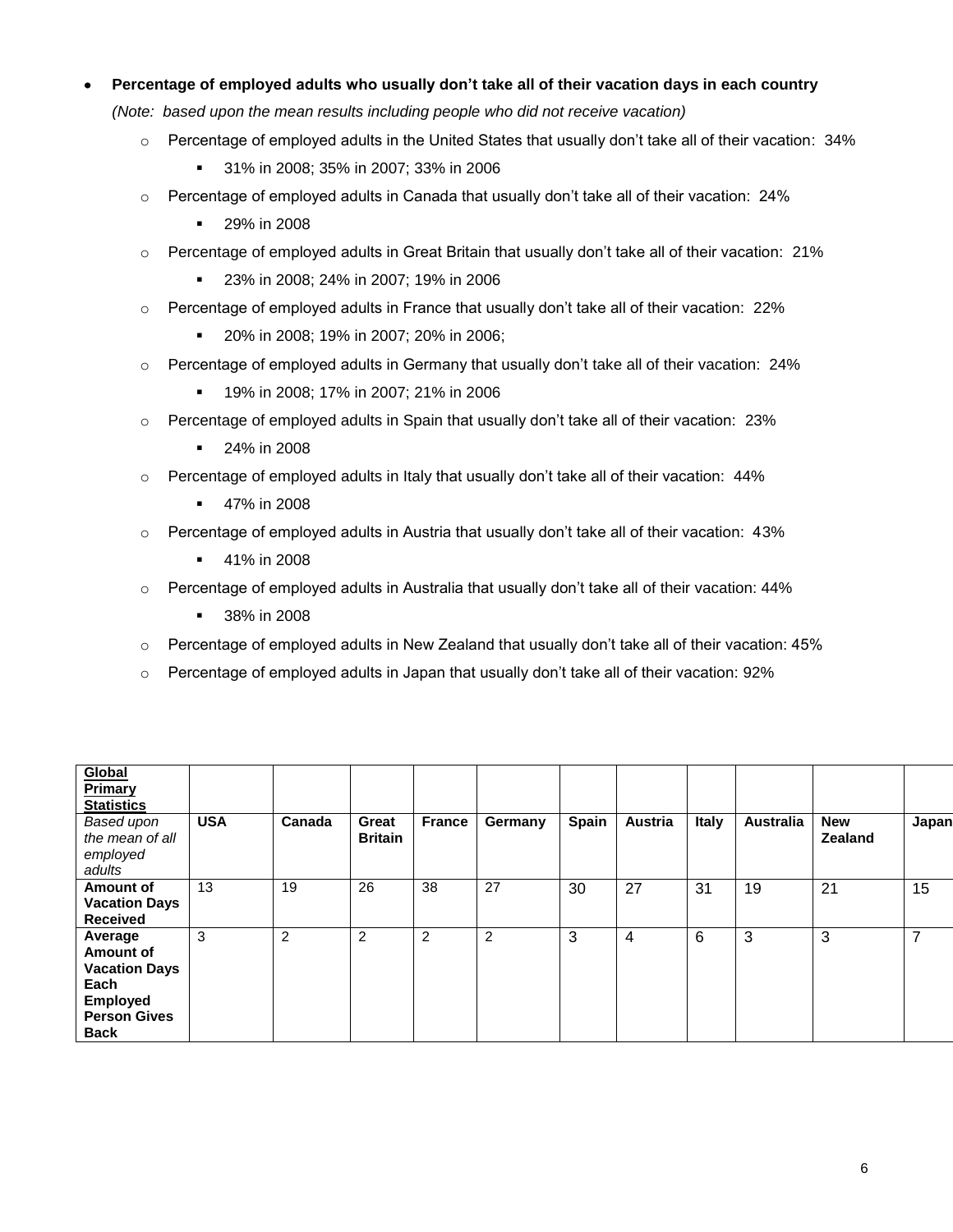| <b>Vacation Days</b><br><b>Each Country</b><br>Gives Back<br>Each Year | Vacation<br>Days $(3^{\ast})$<br>145,299,0<br>00<br>employed<br>Americans<br>- Bureau<br>of Labor &            | $(2.03x *$<br>16,899,0<br>00<br>employe<br>d<br>Canadian<br>$s -$<br><b>Statistics</b>                            |
|------------------------------------------------------------------------|----------------------------------------------------------------------------------------------------------------|-------------------------------------------------------------------------------------------------------------------|
|                                                                        | Statistics)                                                                                                    | Canada)                                                                                                           |
| <b>Estimated</b><br>Value of                                           | \$63.33<br>billion                                                                                             | \$7.5<br>billion                                                                                                  |
| <b>Vacation Days</b><br>Given Back                                     | (436<br>million<br>days * 8<br>hours *<br>avg hourly<br>wage of<br>\$18.16<br>from the<br>Bureau of<br>Labor & | (34, 304, 9)<br>70 * 8<br>hours *<br>avg.<br>hourly<br>wage of<br>\$21.97<br>from<br><b>Statistics</b><br>Canada) |

## **Who Vacations The Best? And the Worst?**

### **The Best:**

- France wins the distinction for receiving and taking the most vacation days out of those countries surveyed.
- Employed adults in France receive an average of 38 days of vacation each year, compared to 13 days for U.S. employed adults and 26 days for employed adults in Great Britain.
- And French workers take an average of 36 vacation days per year, compared to 8 days for employed adults in Japan, 11 days for U.S. employed adults, 23 for employed adults in Austria and 24 days for employed adults in Great Britain.

## **The Worst**:

Throughout the eight years that the Vacation Deprivation survey has been conducted, the U.S. has long-held the dismaying distinction of being the country with the worst vacationing habits. Employed adults in the United States receive the least vacation days per year (13 days). This year however, workers in Japan win the distinction for being the most likely to leave vacation days on the table with 92% reporting they will not use all earned vacation days. Employed adults in Japan will leave an average of seven vacation days on the table.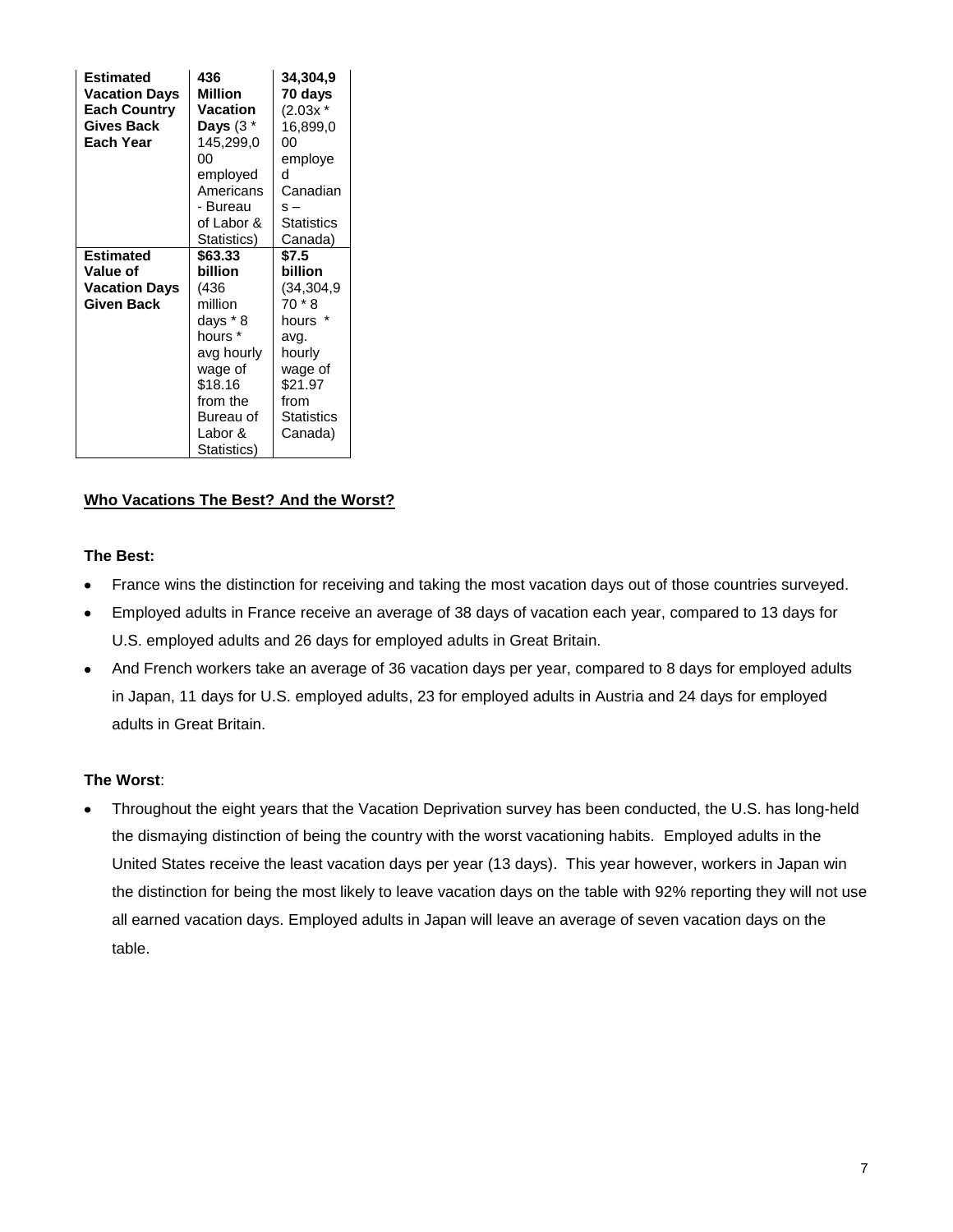#### **How did the countries fare overall?**

### **United States – Still gets the least vacation days.**

**Supporting Statement:** U.S. employed adults still received the least amount of vacation days among the countries surveyed. In fact, roughly one-third (34%) do not always take all of their vacation days and it's estimated that U.S. employed adults will be giving back a total of 436 million vacation days in 2009. *(Note – see above chart for calculation.)*

### **Canada – Canada gets more vacation time in 2009.**

**Supporting Statement:** In Canada, figures show that Canadians are receiving an average of two days more vacation time in 2009 then they were last year, rising from 17 to 19. On average, employed Canadians leave two days per year unused - amounting to over 34 million days of work "given back" to employers.

### **Great Britain – The most under vacationed country in Europe.**

**Supporting Statement:** On average, employed adults in Great Britain receive less vacation days (26 days) than employed adults in the other European countries surveyed (France  $-38$  days, Germany  $-27$ days, Spain – 30 days, Italy – 31 days, and Austria – 27 days).

#### **France – The reigning vacation champions – receives and takes the most vacation days.**

**Supporting Statement:** In 2009, employed French adults on average receive 38 vacation days (including both Conge payes and RTT days) and take 36 vacation days.

# **Great Britain – Vacation lovers, with the majority of employed adults leaving no vacation days on the table.**

 $\bullet$ **Supporting Statement:** 79% of employed Great Britain German adults leave *zero* vacation days on the table, more than employed adults in any other country surveyed. (France takes a close second place with 78%, followed by Spain (77%) and Germany (76%).)

#### **Japan – Most likely to leave vacation days on the table.**

**Supporting Statement:** While workers in Japan receive 15 vacation days (two more than U.S. workers), 92% will not use all earned vacation days. In fact, employed adults will give back an average of seven vacation days.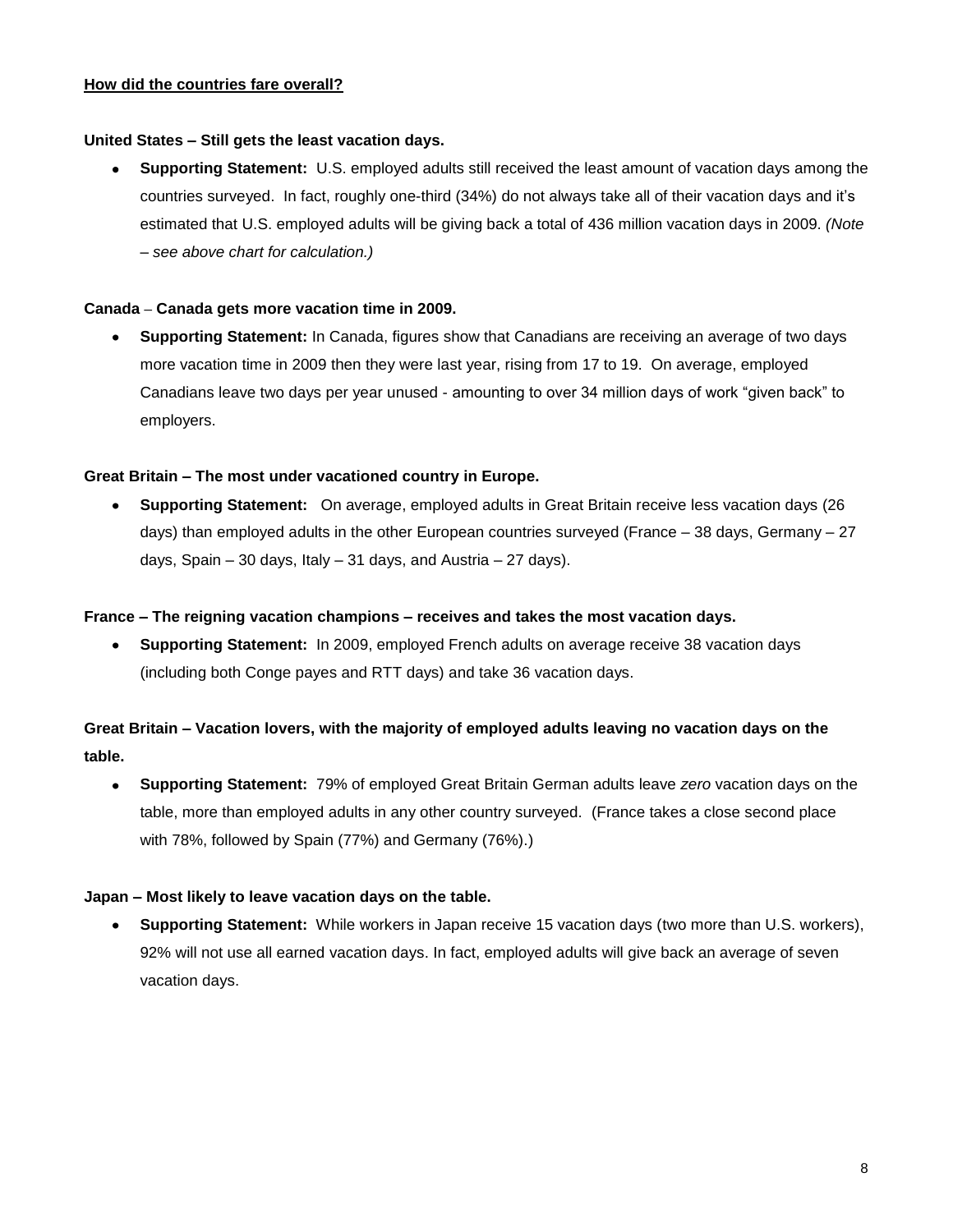#### **Methodology Statements**

#### *United States, Great Britain, Germany, France, Spain, Italy, Austria*

Harris Interactive<sup>®</sup> fielded the online survey on behalf of Expedia.com between March 12 and March 16, 2009 among a nationwide crosssection of 1,530 employed adults aged 18+ in the United States. The European survey was conducted between March 5 and March 12, 2009 among nationwide cross-section of 565 employed adults aged 16+ in Great Britain, 483 employed adults aged 16+ in France, 512 employed adults aged 16+ in Germany, 557 employed adults aged 16+ in Spain, 591 employed adults aged 16+ in Italy, and 571 employed adults aged 16+ in Austria. The European data were weighted to be representative of the total adult populations of each country on the basis of region, age, sex, education, income and propensity to be online. The U.S. data were weighted to be representative of the total U.S. adult population on the basis of region, age within gender, education, household income, race/ethnicity and propensity to be online.

In theory, with probability samples of this size, one can say with 95 percent certainty that the results for the U.S. sample have a sampling error of plus or minus 2 percentage points, the results for the British, French, German, Italian, Austrian, and Spanish samples have a sampling error of plus or minus 4 percentage points. This online sample is not a probability sample and therefore no theoretical sampling error can be calculated.

#### *Canada*

*Harris/Decima completed 2,019 online surveys among a random sample of Harris/Decima panel members aged 18 and older, among which 1,330 are employed. The study was conducted from March 24th to March 30th, 2009.*

This was a standard panel survey among a random sample of our Canadian panel members. In a fashion similar to a telephone study, email *addresses from our panel were pulled at random, according to population and gender specifications, in order to make the study representative of the Canadian population by region and gender. When contacted to solicit participation, participants had no prior knowledge of the subject matter of the study. Harris/Decima controls access to the study through passwords to ensure that respondents can participate only one time. Subsequent to completion of the study, the data was weighted for region, age, gender, and propensity to be online.* 

*\*Comparison of the some of the findings to previous years should be interpreted with caution because of the change in survey supplier. However, every effort has been made to maintain the same methodology and market research standards.*

#### *Australia and New Zealand*

*Pureprofile fielded the online survey on behalf of Expedia.com.au and Expedia.co.nz between March 16 and March 19, 2009 among a nationwide cross-section of 1001 adults aged 18+ in Australia and 1004 adults aged 18+ in New Zealand. The data was weighted to be representative of the total AU and NZ population on the basis of gender, location and age (18-64 years).*

*With probability samples of this size, one can say with 95 percent certainty that the results for the sample have a sampling error of plus or minus 2 percentage points.*

#### *Japan*

*Macro Mill fielded the Internet research on behalf of Expedia.co.jp between March 30 and April 2, 2009 among a nation-wide cross-section of*